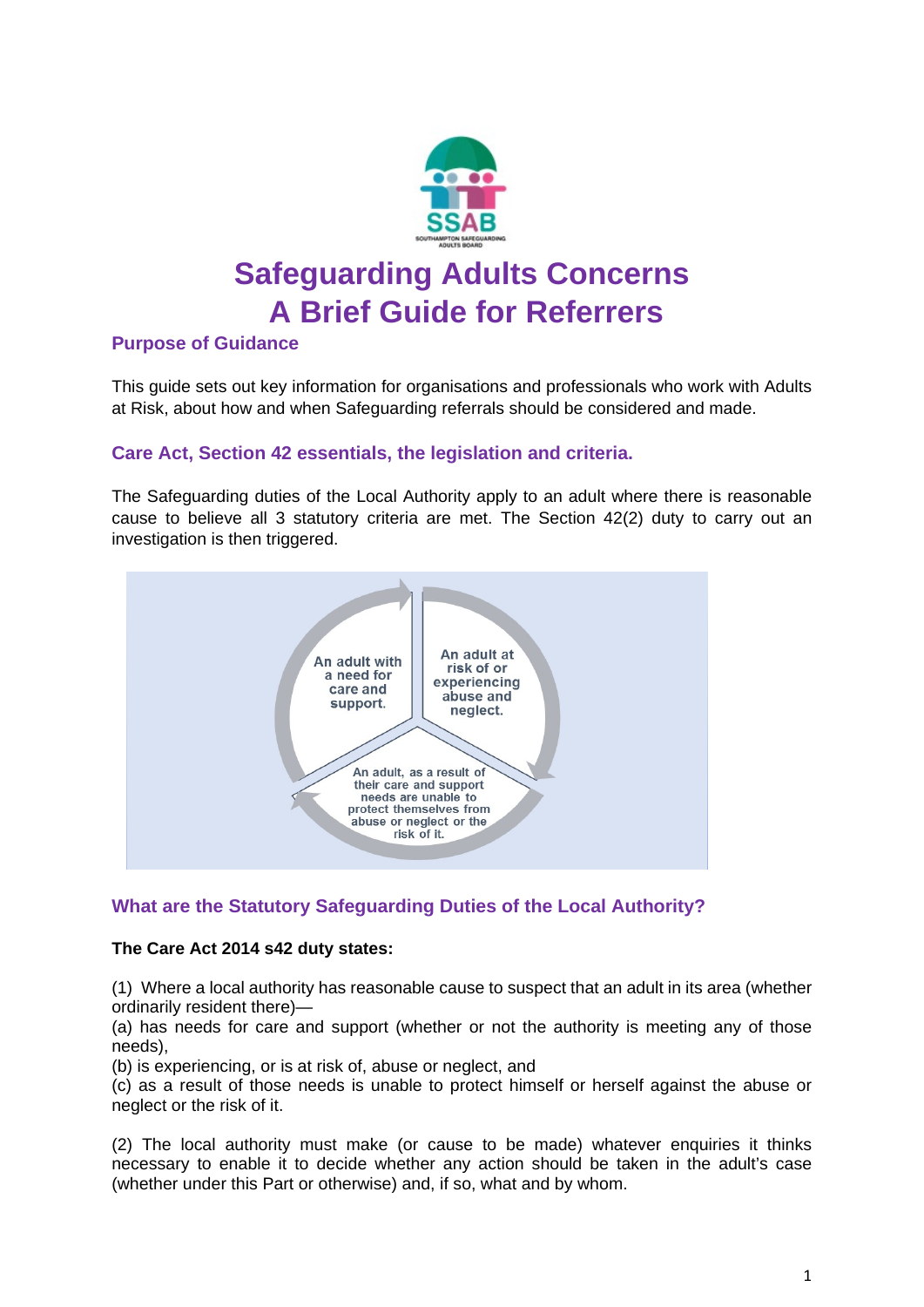This definition directs us to all work together to improve our understanding of the risks and experiences of adults who have needs for care and support:

The S42 Safeguarding duty applies regardless of whether an adult's care and support needs are being met, either by the local authority or by anyone else. This includes people who pay for their own care and support services. This is the legal framework within which local authorities and partner agencies must operate when a safeguarding concern is referred.

This duty ensures that adults are supported to keep themselves safe and all agencies and organisations take appropriate action to keep people safe.

A referrer has only to consider that there is reasonable cause to suspect that (a) and (b) apply, to raise a safeguarding concern to the local authority.

S42 (1) (a) adult with care and support needs

S42 (1) (b) at risk of or experiencing abuse or neglect.

The decision making as to what constitutes a safeguarding concern is not the same as the decision making for an enquiry. Determining whether the three statutory criteria are met may change following conversations with the adult, and/or when new information is gathered. The initial judgement might be that the enquiry duty is met, but as the enquiry progresses it may be clear that the concerns are not safeguarding concerns.

#### **Safeguarding is everyone's business.**

Take action to refer as 'no professional should assume that someone else will pass on information which they think may be critical to the safety and wellbeing of the adult. If a professional has concerns about the adult's welfare and believes they are suffering or likely to suffer abuse or neglect, then they should share the information with the local authority and/ or, the police if they believe or suspect that a crime has been committed'.

You may need to seek advice from a Manager or the Safeguarding Adults Lead in your organisation.

#### **Reporting, don't delay, seek advice.**

Where you may be aware of concerns about abuse and neglect, if you think there is an immediate risk to the adult, do not delay in reporting your concerns including telephoning the Police. Do this even if you are not clear whether the concerns are about an adult with care and support needs. As stated above you have the responsibility to report a concern, you should not assume that it will be reported by someone else.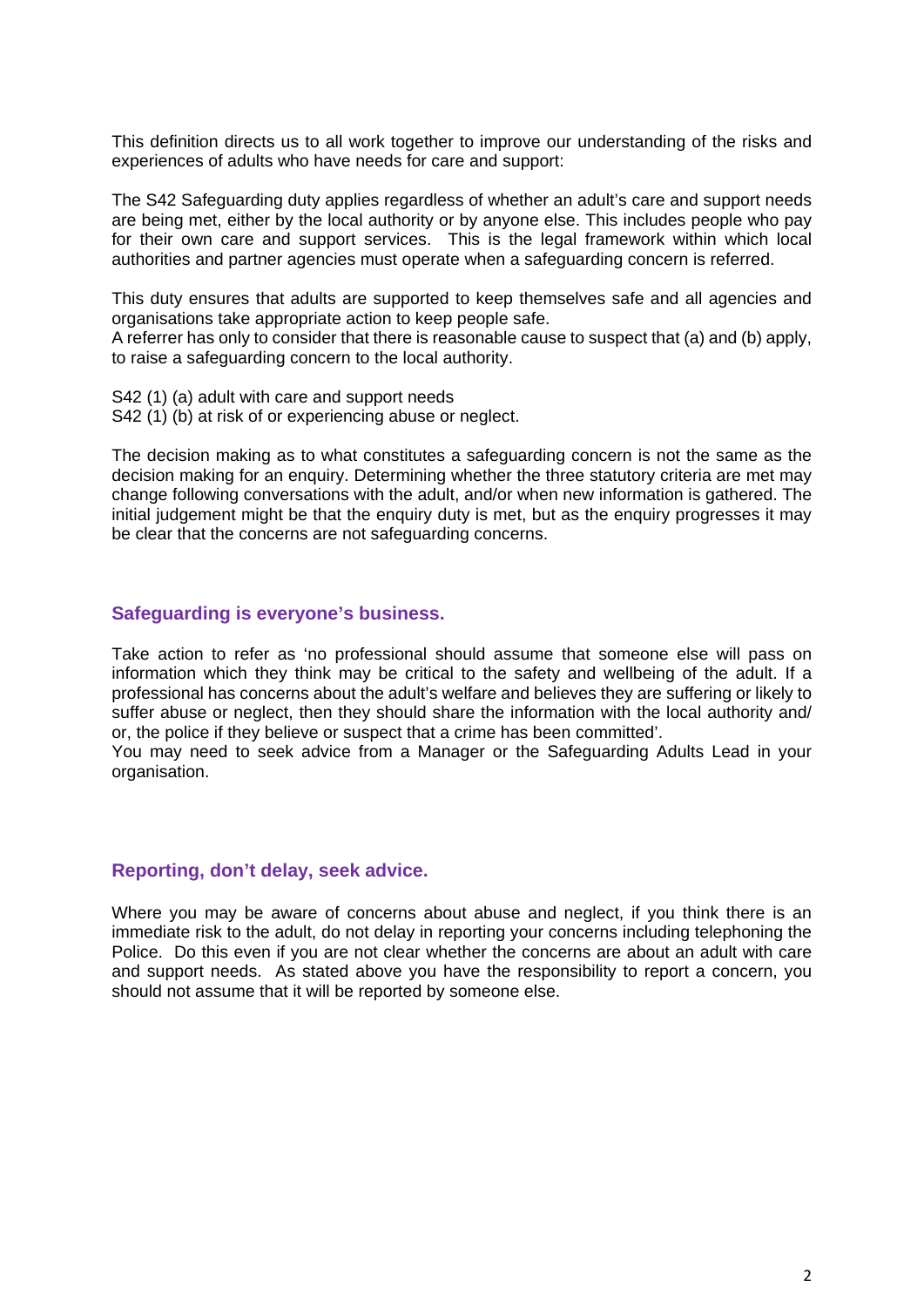## **Making Safeguarding Personal, gaining the view and outcomes wanted by the Adult**

Making Safeguarding Personal tells us that the Adult is placed at the centre of the Safeguarding process. All practitioners have the duty to develop an understanding of what the Adult being safeguarded wishes to achieve. This includes obtaining their desired outcomes and goals. Practitioners should also record the Adult's views and wishes.

They should work with the Adult and their representative or advocate how best to achieve those outcomes.

This includes consideration of circumstances where the adult does not want action taken, but where it is considered that the concern needs to be raised because of an overriding public interest. See below in the 'Sharing of Information" section.

**The wishes of the adult** are fundamental to the safeguarding process. The adult's views should be sought and obtained. Advise the Adult that you need to make a referral and ask what outcomes he/she wishes for.

Remember *"No decision about me without me."*

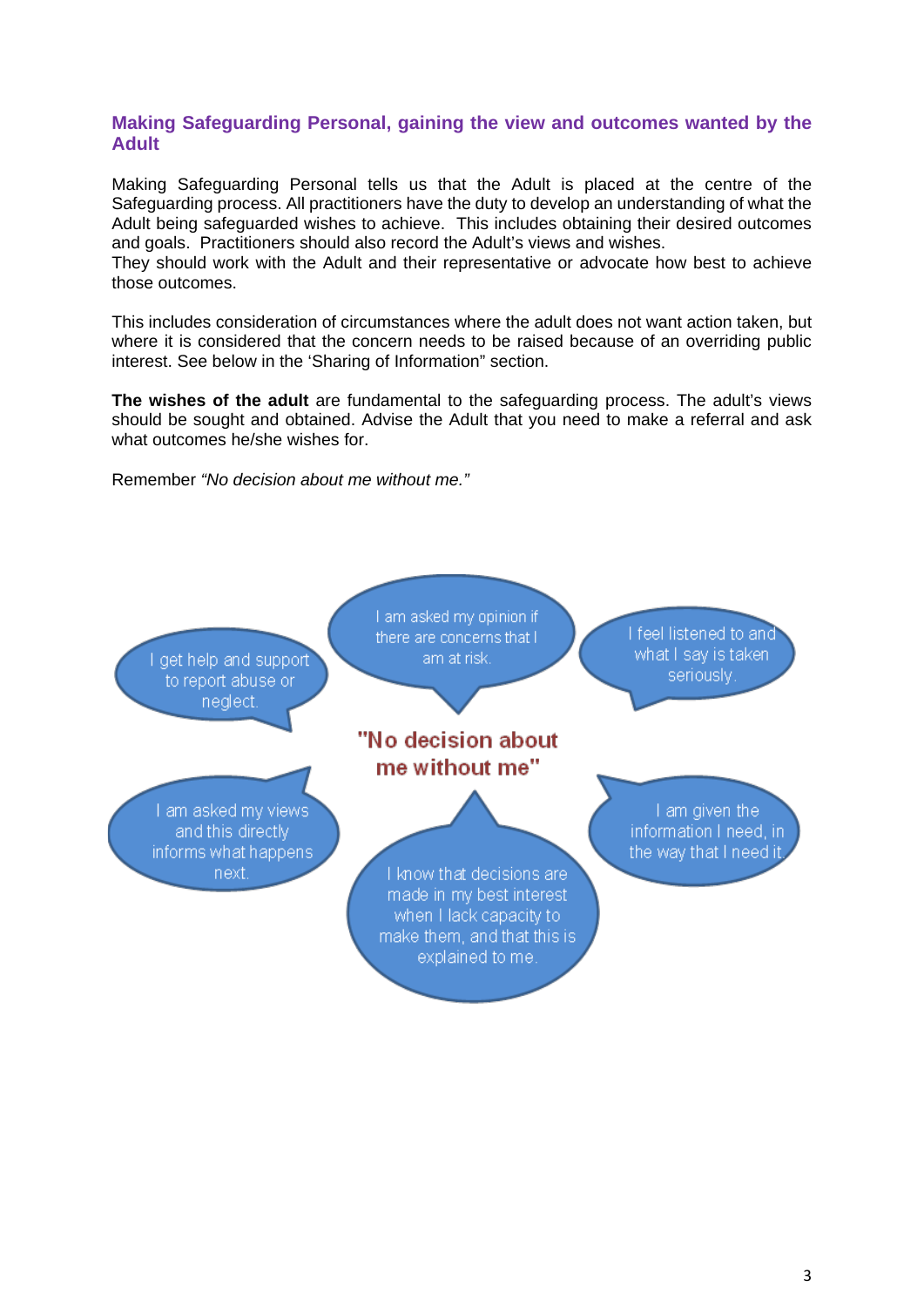# **Types of abuse**

This table contains some examples of the types and categories of abuse and neglect and examples of behaviours. It is not an exhaustive list. Note that the Care and Support Statutory Guidance (DHSC, 2020) states that 'Local authorities should not limit their view of what constitutes abuse or neglect, as this can take many forms and the circumstances of the individual case should always be considered.'

| <b>Types of abuse</b>                  | <b>Behaviours might include</b>                                                                                                                                                                                                                                                                                                     |
|----------------------------------------|-------------------------------------------------------------------------------------------------------------------------------------------------------------------------------------------------------------------------------------------------------------------------------------------------------------------------------------|
| <b>Physical</b>                        | Hitting, slapping, pushing, kicking, misuse of medication, restraint, or<br>inappropriate sanctions.                                                                                                                                                                                                                                |
| <b>Sexual</b>                          | Rape, indecent exposure, sexual harassment, inappropriate looking or touching,<br>sexual teasing or innuendo, sexual photography, subjection to pornography or<br>witnessing sexual acts, indecent exposure and sexual assault or sexual acts to<br>which the adult has not consented or was pressured into consent.                |
| <b>Psychological</b>                   | Emotional abuse, threats of harm or abandonment, deprivation of contact,<br>humiliation, blaming, controlling, intimidation, coercion, harassment, verbal abuse,<br>cyber bullying, isolation or unreasonable and unjustified withdrawal of services or<br>supportive networks.                                                     |
| <b>Financial or</b><br>material        | Theft, fraud, exploitation, pressure in connection with wills, property, inheritance<br>or financial transactions, or the misuse or misappropriation of property,<br>possessions, or benefits.                                                                                                                                      |
| <b>Neglect and acts</b><br>of omission | Ignoring medical or physical care needs, failing to provide access to appropriate<br>health, social care, welfare benefits or educational services, withholding the<br>necessities of life such as medication, adequate nutrition and heating.                                                                                      |
| <b>Discriminatory</b>                  | Racism, sexism, or acts based on an adult's disability, age or sexual orientation or<br>other characteristics protected by law. It also includes other forms of harassment,<br>slurs, or similar treatment such as disability hate crime.                                                                                           |
| <b>Domestic abuse</b>                  | Psychological, physical, sexual, financial, emotional abuse and so called 'honour'<br>based violence by those who are or have been intimate partners or family<br>members. Coercion and control are known to often be present within abusive<br>relationships.                                                                      |
| <b>Organisational</b><br>abuse         | Neglect and poor care practice within a care setting such as a hospital or care<br>home or in relation to care provided in someone's own home ranging from one off<br>incidents to on-going ill-treatment. It can be neglect or poor practice as a result of<br>the structure, policies, processes, or practices.                   |
| <b>Modern slavery</b>                  | Encompassing slavery, human trafficking, forced labour and domestic servitude.<br>Traffickers and slave masters use whatever means they have at their disposal to<br>coerce, deceive, and force individuals into a life of abuse, servitude, and<br>inhumane treatment.                                                             |
| <b>Self-Neglect</b>                    | Covers a wide range of behaviour including neglecting to care for one's personal<br>hygiene, health or surroundings and behaviour such as hoarding                                                                                                                                                                                  |
| FGM,<br><b>Forced Marriage</b>         | Female genital mutilation (FGM) is a procedure where the female genitals are<br>deliberately cut, injured or changed, but there's no medical reason for this to be<br>done.<br>A forced marriage is where one or both people do not or cannot consent to the<br>marriage, and pressure or abuse is used to force them into marriage |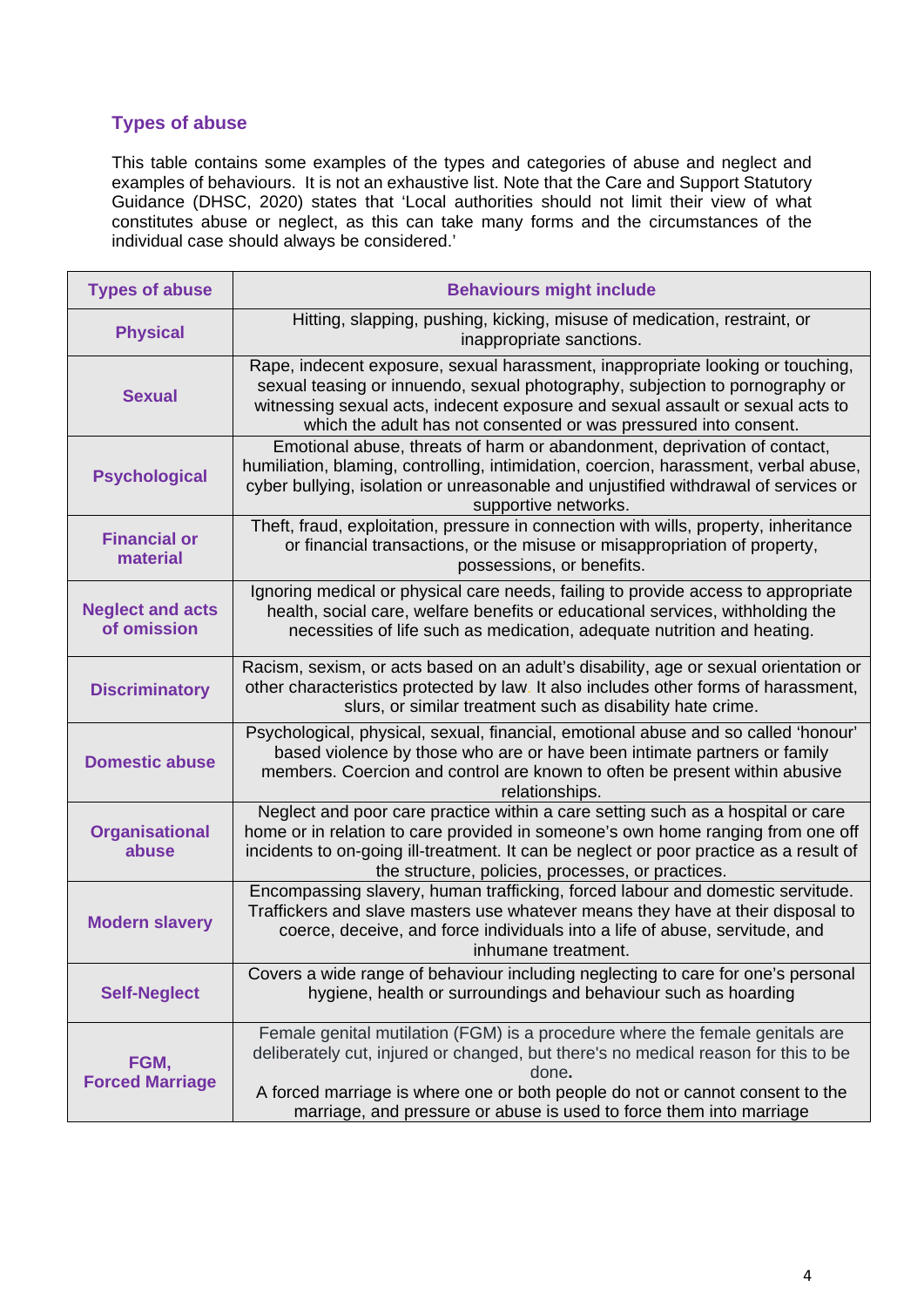# **Mental Capacity**

Consideration of 'capacity' and 'consent' are central to adult safeguarding. The Mental Capacity Act, its principles and guidance should be applied throughout everyday Safeguarding practice.

There should always be a presumption that the adult has capacity to make decisions unless there is evidence to suggest otherwise.

However, there are some circumstances when it may be necessary to consider the protection and rights of others and to override the withholding of consent to ensure the protection of the Adult and/or others. An adult has the right to choose to remain in a situation where they risk being harmed or where they choose to take risks.

Hampshire County Council has an innovative way of consolidating this; [mental capacity](file://Corp/Home/HomeS/sosopes1/Documents/mental-capacity-toolkit-2010.pdf) toolkit

Capacity should be considered within the framework of the Mental Capacity Act Guidance. (This consideration has to be specific to the nature of the safeguarding concern and risk(s). The five statutory principles form the basis of an assessment of mental capacity:

- A person must be *assumed to have capacity* unless it is established that they lack capacity.
- A person is not to be treated as unable to make a decision unless *all practicable steps*  to help him to do so have been taken without success.
- A person is not to be treated as unable to make a decision merely because he makes an *unwise decision.*
- An act done, or decision made, under this Act for or on behalf of a person who lacks capacity must be done, or made, in his *best interests.*
- Before the act is done, or the decision is made, regard must be had to whether the purpose for which it is needed can be as effectively achieved in a way that *is less restrictive* of the person's rights and freedom of action.

If an adult lacks capacity to understand the risk of harm and to make a decision about how this should be managed, then their advocate/ representative(s)/Lasting Power of Attorney should be consulted in order to make a best interest decision.

It is important to remember that the Local Authority has a duty under S11 of the Care Act 2014 to still respond to safeguarding concerns where there is reasonable cause to think that the adult lacks capacity to make a decision about a referral to the LA or where there are concerns that the adult is at risk of or experiencing abuse or neglect. The referrer needs to consider, where the adult is not wanting action to be taken, or where the adult may lack capacity to make that decision whether a referral is in their best interests. The possibility of coercion or undue influence towards the Adult should also be considered.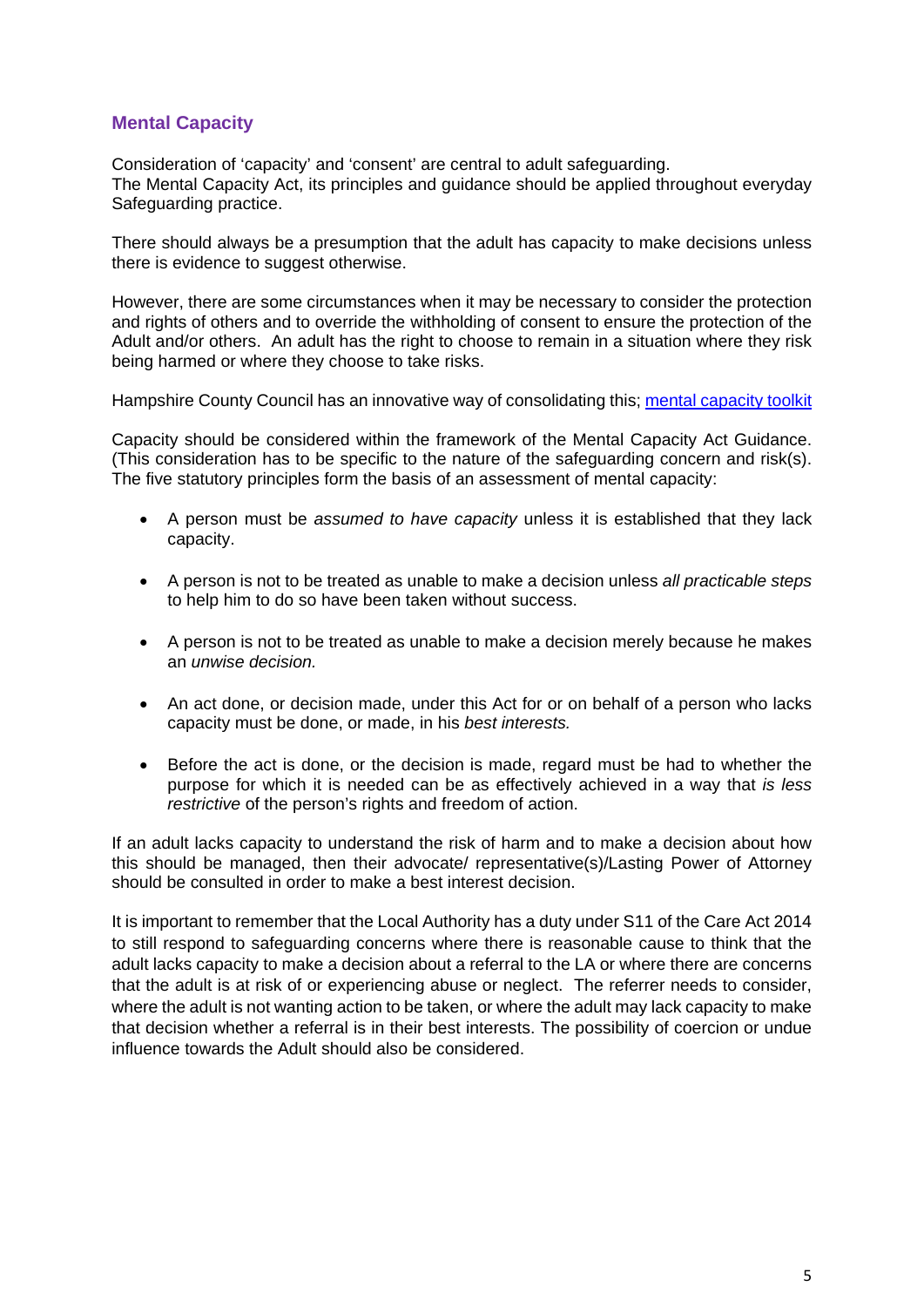## **Sharing Information (Duty of confidentiality and when you might breach this duty).**

The Data Protection Act 2018 and the General Data Protection Regulations of 2018 permit information to be shared in a situation of 'vital interest', where it is critical to prevent serious harm or distress or where someone's life is threatened.

However, if the only adult who would suffer if the information is not shared is the subject of that information, and they have mental capacity to make a decision about it, then sharing it may not be justified.

If someone's decision is having a harmful impact on their own safety and wellbeing, you should discuss this with a colleague, manager or your organisations safeguarding lead and seek advice about what options may be available.

The referrer needs to consider, where the adult is not wanting action to be taken, or where the adult may lack capacity to make that decision whether a referral is in their best interests.

# **Risk and Seriousness**

These factors should be considered in making judgements about a safeguarding concern:

- The specific type/area of vulnerability of the adult at risk
- Seriousness of the risk of or actual abuse
- Patterns of abuse
- Impact of the abuse on the adult at risk
- Impact on others
- Intent of the person causing the harm
- Illegality of actions
- Risk of repeated abuse to the adult at risk
- Risk of repeated abuse on others

#### **In emergency**

In all situations when a crime has been or is about to be committed, the person raising the concern should call 999 or the local police. An emergency is defined as:

- a situation where life and limb are at risk
- a situation when an unknown suspect / alleged perpetrator might escape
- a need to preserve forensic evidence and

If there is any doubt about whether there is an emergency, seek police advice.